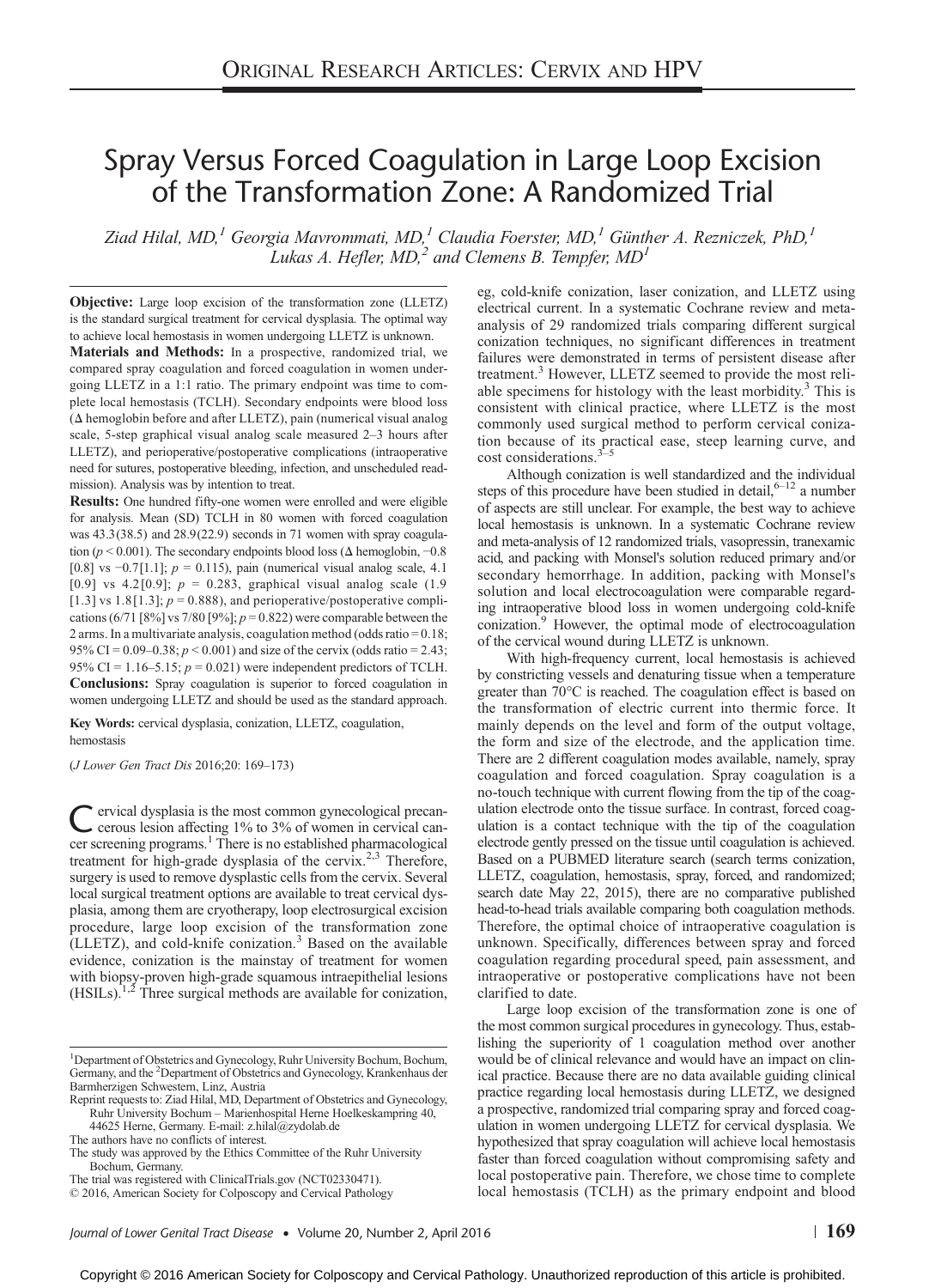loss, pain, and perioperative/postoperative complications as the secondary endpoints.

### **METHODS**

A prospective, randomized, open clinical trial (study ID CONE-1) was designed at the Department of Obstetrics and Gynecology of the Ruhr University Bochum. An institutional review board approval was obtained (Ethics Committee of the Ruhr University Bochum, Bochum, Germany; registry number 4844-13; issue date January 7, 2014). The trial was registered with ClinicalTrials.gov (NCT02330471). Women were eligible if they had biopsy-proven HSIL or a Pap smear suggestive of HSIL and an inconclusive colposcopy or persistent, biopsyproven low-grade squamous intraepithelial lesions (LSILs). Inclusion criteria included an age between 18 and 80 years, blood counts, electrolyte counts, and liver and renal function parameters within 10% of the normal range established in the laboratory of the study institution. Women must have provided written informed consent. Women were ineligible if they had a history of conization or if they had previously been enrolled in the present study. Exclusion criteria included a known coagulation disorder, severe renal or hepatic impairment with organ-specific functional parameters more than twice the upper norm, an immunocompromised status such as immunosuppressive therapy, or a known disease of the immune system.

The LLETZ procedure was performed as follows: acetic acid 5% was applied to the cervix before surgical removal of the lesion. Then, the electrosurgical unit was set at 120 W on blend 3, and the high-cut mode was set (effect 4, 180 W). We used the device Vio 300 D (Erbe, Tübingen, Germany). An isolated handpiece with loops of 3 different sizes (small [15 mm], medium [20 mm], and large [25 mm]) was chosen according to the size of the cervix for electrosurgical excision. The loop was carefully passed around the transformation zone from top (12 o'clock position) to bottom (6 o'clock position). After the transformation zone was removed, a Hegar dilator was used to explore the length of the cervical canal. Additional tissue was excised from the cervix using a rectangular loop with a small diameter (5 mm). This was an optional step performed when an endocervical lesion was suspected on the basis of colposcopy. Endocervical curettage was not performed. After completion of the excision, hemostasis was obtained with a ball electrode using either the spray coagulation mode (effect 2, 80 W) or the forced coagulation mode (effect 2, 80 W). The whole wound surface was coagulated with exception of the cervical canal. A packing with Monsel's solution was not allowed. Also, no vasoactive agents or local anesthetics were used for the procedure.

The primary endpoint of the study was TCLH measured using a stop watch following the surgeon's commands "start" and "stop," which marked the beginning of the coagulation, defined as pressing the coagulation button on the handheld device attached to the coagulation electrode, and the moment when the surgeon stopped all coagulation efforts. Secondary endpoints were blood loss (measured as Δ hemoglobin on the day before LLETZ and 2–3 hours after LLETZ), pain (measured by a numerical visual analog scale [nVAS] using consecutive numbers from 0 [no pain] to 10 [strongest imaginable pain] and a 5-step graphical visual analog scale [gVAS] using graphic pictorials ranging from "smiling" to "crying" measured 2–3 hours after LLETZ), and perioperative/postoperative complications (defined as intraoperative need for sutures, postoperative bleeding after completion of the procedure, local cervical or uterine or urinary infection within a week after completion of the procedure, and unscheduled readmission). Histologic assessment was conducted by the Department of Pathology, Ruhr University Bochum, Klinikum Bergmannsheil, Bochum, Germany.

All  $p$  values are 2-tailed and a  $p$  value of less than 0.05 was considered statistically significant. The sample size was calculated on the basis of the study hypothesis that spray coagulation would achieve TCLH quicker with at least 20% difference compared with forced coagulation. The assumption of a 20% reduction of TCLH in women undergoing spray coagulation as compared with forced coagulation was based on previous personal experience. We assumed a risk of  $α$  value of 0.05 (type 1 error) and β value of 0.10 (type 2 error), and a drop-out rate of less than 5%. With 75 participants in each arm of the study using a 1:1 randomization, this study has a power of more than 80% to detect a difference of 20% of TCLH. Randomization was achieved using a computer-generated randomization list using a block size of five. We used opaque, sealed envelopes with each patient's allocation (group 1 vs group 2) opened at the start of surgery by the study nurse. Patients were blinded to their



FIGURE 1. Consort diagram of the study probands' flow through the study.

**<sup>170</sup>**  $\degree$  2016, American Society for Colposcopy and Cervical Pathology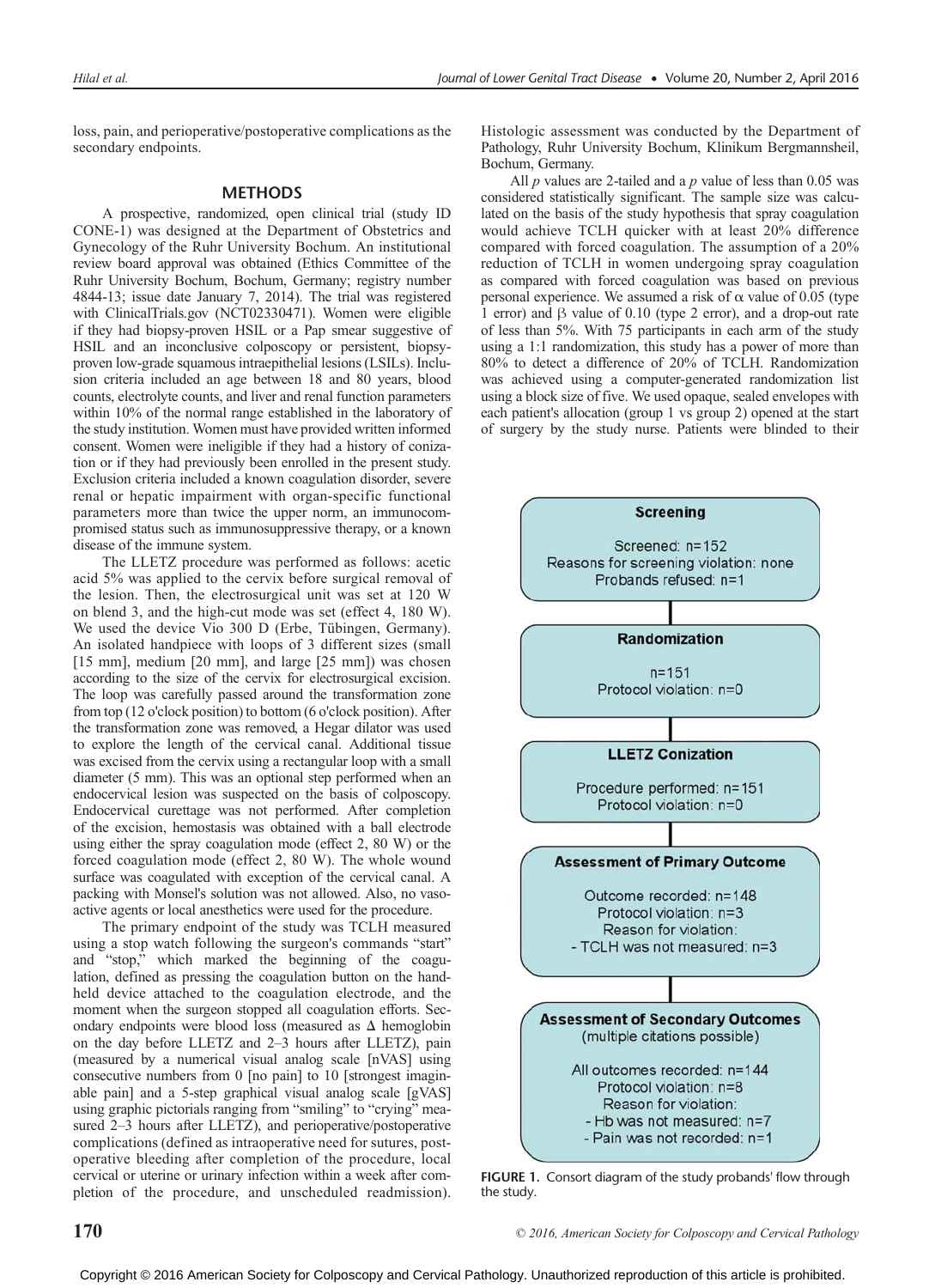|  | <b>TABLE 1. Patient Characteristics of 151 Women Undergoing LLETZ</b> |
|--|-----------------------------------------------------------------------|

|                                             | Group 1                   | Group 2                  | $\boldsymbol{p}$ |
|---------------------------------------------|---------------------------|--------------------------|------------------|
| Patient characteristic                      | <b>Forced coagulation</b> | <b>Spray coagulation</b> |                  |
| No. patients                                | 80                        | 71                       |                  |
| Age, mean $(SD)$ , y                        | 34.6(8.8)                 | 34.5(9.1)                | 0.9              |
| Indication for LLETZ                        |                           |                          |                  |
| <b>HSIL</b>                                 | 64(80)                    | 54 (76)                  | 0.6              |
| <b>LSIL</b>                                 | 5(6)                      | 5(7)                     | 1.0              |
| Abnormal Pap smear, inconclusive colposcopy | 11(14)                    | 12(17)                   | 0.6              |
| Body mass index, mean (SD)                  | 24.7(5.3)                 | 24.4(4.0)                | 0.7              |
| Smoking (yes/no)                            | 39 (49)/41 (51)           | 27(38)/44(62)            | 0.1              |
| Regular alcohol use (yes/no)                | 1(1)/79(99)               | 4(6)/67(94)              | 0.1              |
| Drug abuse (yes/no)                         | 2(3)/78(97)               | 0(0)/71(100)             | 0.4              |
| Prescription drug use (yes/no)              | 25(31)/55(69)             | 24 (34)/47 (66)          | 0.8              |
| Concomitant disease (yes/no)                | 35(44)/45(56)             | 26(37)/45(63)            | 0.4              |
| Cervix size (small/large)                   | 41 (52)/38 (48)           | 39 (55)/32 (45)          | 0.7              |

Data are presented as n  $(\%)$ , unless otherwise indicated. p values: Fisher exact test (2-tailed) for categorical variables, Mann-Whitney U test otherwise. LLETZ indicates large loop excision of the transformation zone, HSIL, high-grade squamous intraepithelial lesion; LSIL, low-grade squamous intraepithelial lesion.

group assignment. Analysis was performed using parametric or nonparametric tests when data were normally distributed or skewed, respectively. Values are given as means (SD). We performed a multivariate logistic regression analysis with TCLH ( $\leq$  median [28.0] vs  $\geq$  median) as the dependent variable and age (<30 vs  $\geq$ 30 years), size of the cervix (small vs large), body mass index (BMI, 25 vs  $\geq$ 25), and coagulation mode (spray coagulation vs forced coagulation) as the independent variables We used the statistical software SigmaPlot 12.5 (Systat Software Inc., San Jose, Calif) for statistical analysis.

## RESULTS

One hundred fifty-one patients with biopsy-proven HSIL  $(n = 118)$ , with a Pap smear suggestive of HSIL and an inconclusive colposcopy ( $n = 23$ ), and with biopsy-proven persistent LSIL  $(n = 10)$  were screened and enrolled between January 2014 and January 2015. Eighty patients were randomized in arm 1 (forced coagulation) and 71 patients were randomized in arm 2 (spray coagulation). One patient was screened for this study but declined to participate before randomization. All other



FIGURE 2. Box and whisker plot of primary and secondary outcome measures. Boundaries indicate the 25th/75th percentiles, horizontal lines within the boxes mark the medians, interrupted lines the means. Whiskers indicate the 10th/90th percentiles, dots represent outliers. Light gray boxes represent group 1 (forced coagulation), dark gray boxes represent group 2 (spray coagulation). Statistically significant differences are indicated (\*\*\*p<0.001). TCLH indicates time to complete local hemostasis (seconds); Δ Hb, Δ hemoglobin (g/dL); gVAS, graphical visual analog scale; nVAS, numerical visual analog scale.

© 2016, American Society for Colposcopy and Cervical Pathology  $171$ 

Copyright © 2016 American Society for Colposcopy and Cervical Pathology. Unauthorized reproduction of this article is prohibited.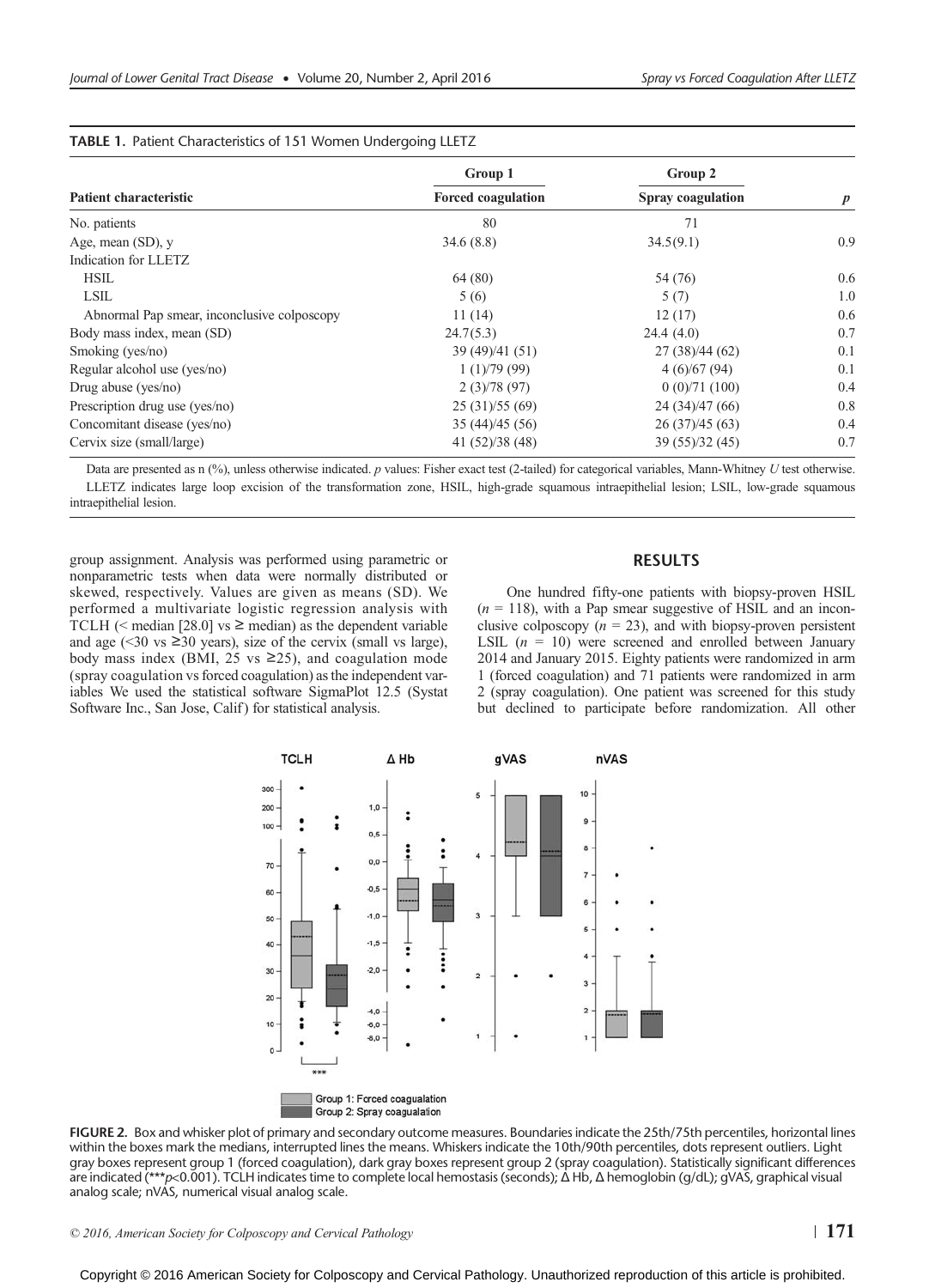| <b>Endpoint</b>                               | Group 1                   | Group 2           |         |
|-----------------------------------------------|---------------------------|-------------------|---------|
|                                               | <b>Forced coagulation</b> | Spray coagulation |         |
| TCLH, mean (SD), sec                          | 43.3(38.5)                | 28.9(22.9)        | < 0.001 |
| Blood loss ( $\Delta Hb$ ), mean (SD), $g/dL$ | $-0.7(1.1)$               | $-0.8(0.8)$       | 0.1     |
| Pain, mean (SD)                               |                           |                   |         |
| gVAS                                          | 4.2(0.9)                  | 4.1(0.9)          | 0.2     |
| nVAS                                          | 1.8(1.3)                  | 1.9(1.3)          | 0.8     |
| Complications, $n$ $\left(\frac{9}{6}\right)$ | 7(9)                      | 6(8)              | 0.8     |

| TABLE 2. Results for Primary and Secondary Endpoints |  |  |
|------------------------------------------------------|--|--|
|------------------------------------------------------|--|--|

patients screened for this study also participated in the study and all randomized patients also underwent LLETZ. Eleven protocol violations occurred. Time to complete local hemostasis was not measured in 3 patients, hemoglobin was not measured in 7 patients, and pain was not assessed in 1 patient. A flow diagram depicting the patents' flow through the study is shown in Figure 1. Patient characteristics according to study allocation are shown in Table 1 and were comparable between the 2 treatment groups.

The histopathologic results were as follows: 15 patients had cervical intraepithelial neoplasia 1 (CIN 1), 121 patients had CIN 2/3, 10 patients had no CIN in the specimen, and 5 patients had a microinvasive squamous cell cancer (pT 1a1).

In the intention-to-treat analysis, women with spray coagulation had a significantly shorter TCLH compared with women with forced coagulation (see Figure 2 and Table 2). Specifically, the mean (SD) TCLH was 28.9(22.9)seconds in women with spray coagulation and  $43.3(38.5)$  seconds in women with forced coagulation ( $p < 0.001$ ). The secondary endpoints blood loss ( $\Delta$  hemoglobin, -0.8 [0.8]g/dL vs -0.7[1.1]g/dL;  $p = 0.12$ ) and pain (gVAS, 4.1[0.9] vs 4.2[0.9];  $p = 0.28$  and nVAS 1.9[1.3] vs 1.8[1.3];  $p = 0.89$ ) were not significantly different between the 2 treatment groups. There were 13 treatmentassociated perioperative/postoperative complications. Specifically, 3 patients had an intraoperative need for sutures because bleeding could not be stopped by electrocauterization. Furthermore, 8 patients had a postoperative bleeding in a period 2 to 7 days after discharge. None of these 8 patients needed sutures, they were all treated conservatively. One patient had a local infection and 1 patient had an injury of the small labium during coagulation but did not require further treatment. These complications were equally distributed between the 2 treatment arms (7/80 [9%] in arm 1 vs 6/71 [8%] in arm 2;  $p = 0.82$ ). Two patients had involved margins, one in each treatment arm  $(p = not significant)$ .

In addition, we compared the performance of residents and senior gynecologists regarding TCLH, blood loss, pain, and perioperative/postoperative complications and there were no statistically significant differences ( $p =$  not significant for all comparisons; data not shown).

In a multivariate linear regression analysis, coagulation method  $(p = 0.007)$  and cervix size  $(p < 0.001)$ , but not BMI and age were identified as predictors of TCLH. In a multivariate logistic model using categorized variables with TCLH as the dependent variable and coagulation method, size of the cervix, age, and BMI as the independent variables, coagulation method (odds ratio  $[OR] = 0.18$ ; 95% CI = 0.09–0.38;  $p < 0.001$ ) and size of the cervix (OR = 2.44; 95% CI = 1.16–5.15;  $p = 0.019$ ),

but not age (OR = 1.74; 95% CI = 0.81–3.73;  $p = 0.157$ ) and BMI (OR = 1.32; 95% CI = 0.61–2.86;  $p = 0.474$ ) were independent predictors of TCLH.

#### **DISCUSSION**

Our study shows that spray coagulation is superior to forced coagulation in women undergoing LLETZ. Spray coagulation achieved TCLH quicker than forced coagulation. Blood loss, safety, and pain were not different in both treatment arms. Specifically, blood loss measured as  $\Delta$  Hb, perioperative and postoperative complications, and pain, measured by graphical and numerical VAS, were comparable. Together, these data suggest that spray coagulation is superior to forced coagulation for achieving local hemostasis and should therefore be used as the standard approach in women undergoing LLETZ for cervical dysplasia.

Although LLETZ is one of the most common procedures in operative gynecology, a recent systematic review underscored the need of more randomized trials to objectively identify the best interventions to achieve local hemostasis and reduce blood loss associated with LLETZ.<sup>9</sup> Based on a PubMed literature search (search terms conization, LLETZ, coagulation, hemostasis, spray, forced, and randomized; search date May 13, 2015), this is the first head-to-head, randomized, comparative trial assessing intraoperative coagulation methods. Only 2 studies compared the effect of electrical coagulation with other interventions on hemostasis after conization. A retrospective analysis showed that electrocoagulation is superior to cervical sutures and a randomized trial found packing with Monsel's paste to be equivalent to electrocoagulation.<sup>9</sup> Both studies, however, used cold-knife conization and are therefore not comparable with our study.

Importantly, spray coagulation had the same rates of intraoperative and postoperative complications and resulted in comparable pain assessments by the patients compared with forced coagulation in our study. Based on these results, spray coagulation should be the method of choice for achieving local hemostasis during LLETZ and can be recommended as such.

In our study, we observed a treatment-associated complication rate of 8% and 9% in both treatment arms. This is comparable with what has been reported by others regarding the incidence of intraoperative and postoperative hemorrhage, resection margin status, and other complication rates.<sup>8,10–12</sup> Our randomized, open trial comparing spray and forced coagulation has limitations. First, patients in this trial were selected. For example, women with a history of conization and those with known or suspected coagulation disorders were excluded. Thus,